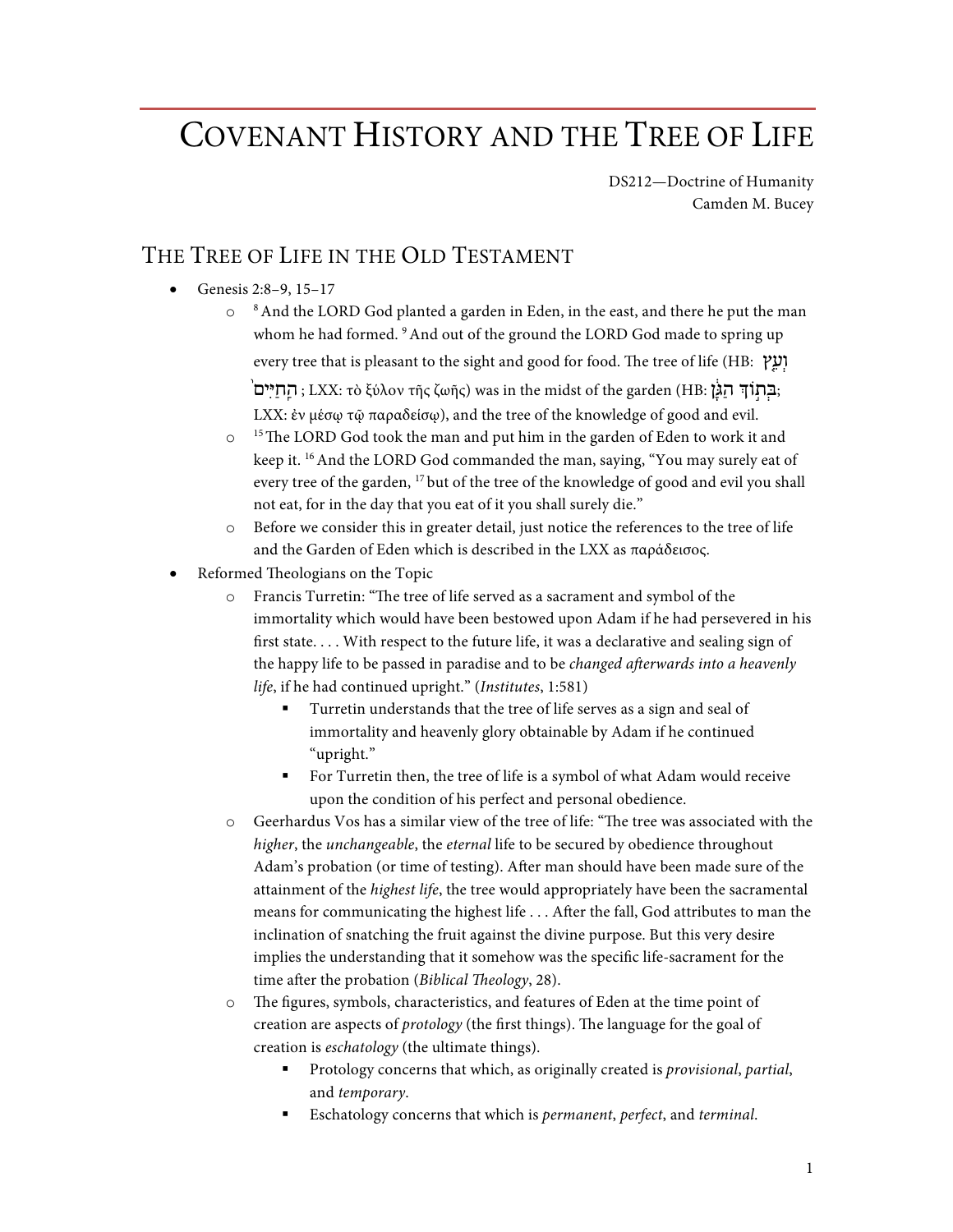- Eschatology completes what is provisionally present in protology.
- This seems like a lot of speculation on an account in Genesis 2:7, which doesn't actually say much in detail about a future goal.
	- o Looking at Turretin's and Vos's biblical reasoning should remind us of our previous discussion of theological methodology.
		- § Vos says, "This same piece of symbolism (i.e., the tree of life) reappears in the book of Revelation and is associated with the heavenly goal of paradise for the people of God." (cf. Vos' *Biblical Theology*, 28)
		- Because the tree of life reappears at the end of history, it leads us to conclude that it has something to do with kingdom consummation.
	- o The tree of life is presented as a pledge. It is the sacramental means and representation for the Church's participation in the consummate life in and through the resurrected Christ
- Therefore, we must read the entire Bible—not just typology or eschatology—in light of the death and resurrection of Jesus Christ.

## THE TREE OF LIFE AND FUTURE BODILY RESURRECTION

- John references the tree of life in the New Testament in Rev 2:7b.
	- o Revelation 2:7b—'To the one who conquers (Τῷ νικῶντι) I will grant (δώσω αὐτῷ) to eat of the tree of life (φαγεῖν ἐκ τοῦ ξύλου τῆς ζωῆς), which is in the paradise of God (ὅ ἐστιν ἐν τῷ παραδείσῳ τοῦ θεοῦ).'
	- o Consider this context: Christ has ascended, and now he appears to John as the risen and glorified King of a New Creation.
		- Look how he is described: His hair is white like wool, his eyes are like flames of fire, his feet are like burnished bronze refined in a furnace, his voice is like the sound of many rushing waters, and his face was like the sun shining in all its brilliance. Christ has been clothed with the glories of heavenly splendor. He radiates light.
		- § In this context of the radiant manifestation of heavenly glory, Christ promises: "to him who overcomes, I will give the right to eat from the tree of life, which is in the paradise of God."
- This connects the work of Christ—the *eschatological man*—to a symbol of protology.
	- o First, this means that Christ promises his church something associated with the glory and splendor of heaven.
		- The resurrected Christ reveals the heavenly, eschatological glory. Remember from 1 Corinthians 15:35ff, he is the ἔσχατος Ἀδὰμ and the man of heaven.
		- § He is present to offer something of the quality of life he now experiences. He will bestow something of his realm and mode of existence.
	- o Second, while Christ *presently* experiences the blessings of heaven, eating from the tree of life in a paradise of God is something that he presents as a *future reality* for the church.
		- Notice that T $\tilde{\omega}$  νικῶντι is a present active participle dative masculine singular.
			- This is substantival, and is translated "to him who overcomes."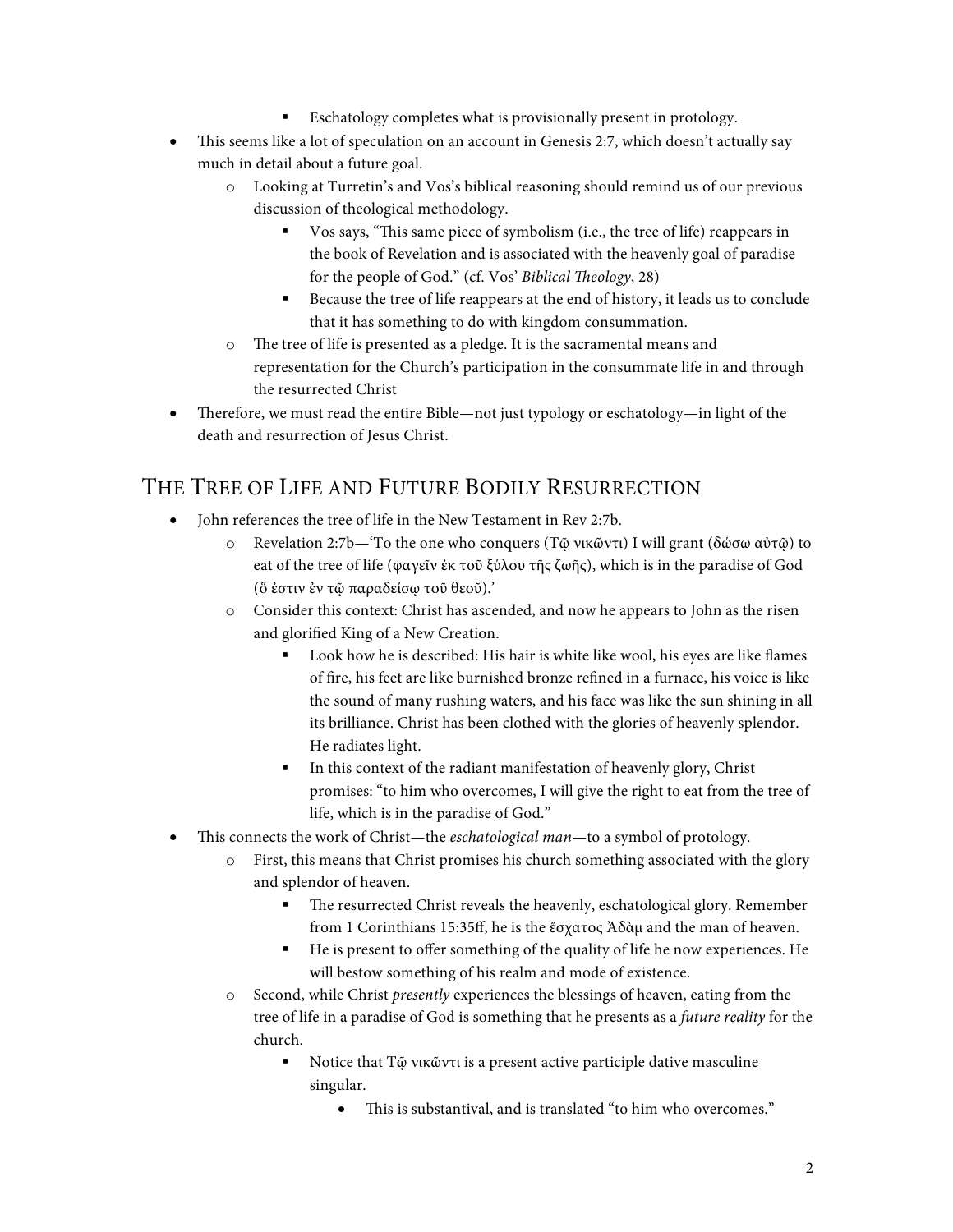- The overcomer theme in Revelation has eschatological significance. It describes the person who attains resurrection unto life.
- The verb here is also illustrative. Notice that  $\delta\omega\sigma\omega$  is a future active indicative first person singular verb translated, "I will give."
	- This means that the giving to eat, the notion of what is best understood as a future sacramental meal.
		- o This also seems to be the force of the aorist active infinitive φαγεῖν, meaning "to eat."
		- o It remains *yet future* for the overcoming church.
	- δώσω has an indirect object αὐτῷ, which itself has the substantive participle Τῷ νικῶντι as its antecedent.
	- Therefore, those who overcome are promised that they will participate in a future, eschatological, sacramental meal.
- o Third, this sacramental meal will involve eating specifically, "ἐκ τοῦ ξύλου τῆς ζωῆς."
	- § Jesus's words seem to drive us to an important conclusion. Jesus promises the overcomer that he will eat from the tree of life. This is a blessing in accordance with the realm in which Jesus present belongs. He possesses glorified life (1 Cor 15:42–43—imperishable, honor, glory, power, Spiritual).
	- The blessing that is received is nothing less than glorified resurrection life.
		- This is clear from Jesus's words to John in Revelation 1:17–18: <sup>17</sup> When I saw him, I fell at his feet as though dead. But he laid his right hand on me, saying, "Fear not, I am the first and the last, 18 and the living one. I died, and behold I am alive forevermore, and I have the keys of Death and Hades.
		- The reference to the first and last in verse 17 (ἐγώ εἰμι ὁ πρῶτος καὶ ὁ ἔσχατος) is immediately qualified in terms of the resurrection of Jesus from the dead (I died, and behold I am alive forevermore).
		- Jesus announces resurrection life to John. This is the reason Jesus tells John not to fear when John falls before him *as dead*. Coordinate this with John's consideration of eternal life elsewhere (John 14:6; 15).
- If eternal life in John's theology must be resurrection life through Christ, then the overcomer who eats from the tree of life must be resurrected bodily.
	- o Ephesians 1:3 makes clear that believers have *every* Spiritual blessing in the heavenly places in Christ Jesus.
	- o While this is a *present* reality, believers await a future bodily resurrection.
	- Therefore, the tree of life—as something that *will be granted* to the overcomer symbolizes a future, bodily resurrection life with and in Christ.

#### THE TREE OF LIFE: PARADISE AND HEAVEN

- This life also has a *heavenly* focus that transcends the present earthly reality.
	- o We have been raised with him and are seated with him in the heavenly places (Eph 2:6). This is not protological/earthly life; it is eschatological/heavenly life.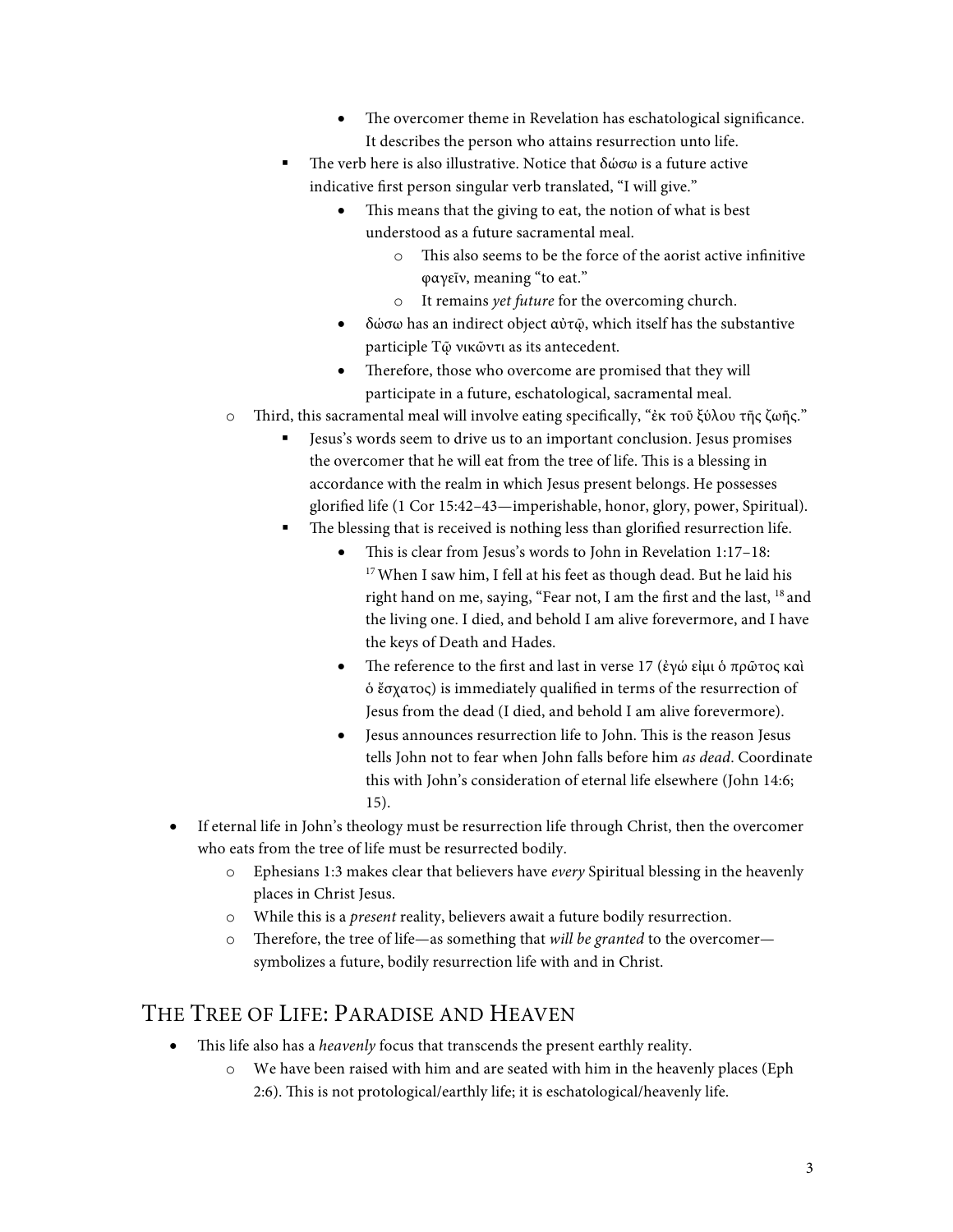- o That is the realm (ἐν τῷ παραδείσῳ τοῦ θεοῦ) in which the overcomer will be granted to eat of the tree of life in the future.
- o We want to connect that future παραδείσῳ with heaven.
- The paradise of God has theological significance, especially when considered in light of Christ's resurrection.
	- o If the protological paradise, Eden, was an earthly realm of imperfect, provisional life with God, the paradise of God to which Jesus refers is the heavenly realm of perfect eschatological life in Christ.
		- This is the realm of resurrection life, which we sought to establish as the blessing signified by the tree of life.
		- Paul shares something similar in Colossians 3:1–4—"If/since then you have been raised with Christ, seek the things that are above, where Christ is, seated at the right hand of God. <sup>2</sup> Set your minds on things that are above, not on things that are on earth.<sup>3</sup> For you have died, and your life is hidden with Christ in God. <sup>4</sup> When Christ who is your life appears, then you also will appear with him in glory. The above is the heavenly arena—the arena of ascension and session, the arena of glory in resurrection life. This is the heavenly order with which the believer's life is now identified."
		- In this context, remember Paul says that your life is now hidden with Christ in God. And when Christ appears, you will appear with him in glory.
			- John describes the future participation in resurrection glory in term of the categories of Eden.
			- Yet, the *earthly* Eden and its original tree of life have been *fulfilled and surpassed*.
			- And now Christ offers that life to his people—the overcomers.
		- Christ has obtained what was represented by the tree of life. He now has authority to bestow those blessings upon his people. He brings his people to live and reign with him in the paradise of God.
- There is both a continuity and discontinuity between the symbolic significance of the tree of life in the protological, prefall situation and the eschatological, postfall situation.
	- o There is continuity in what is symbolized. It is the same in substance. The tree of life was/is a picture of eschatological life in the paradise of God. It would be bestowed upon the overcomer—whether to prefall Adam or to the redeemed.
		- The tree of life points upward and forward to eschatological life in the paradise of God.
		- Through Christ, we see what the tree of life symbolized/signified from the beginning. Though at the time, it was a shadow/type.
	- o But there is also discontinuity.
		- The prospect of eschatological life was held forth to Adam simply on condition of his perfect and personal obedience.
		- But the prospect of eschatological life, the prospect of eating from the tree of life in the paradise of God *after the fall*, requires death and resurrection.
		- The church participates in the glories of resurrection life in an eschatological Eden through the mode of resurrection life in and with Christ.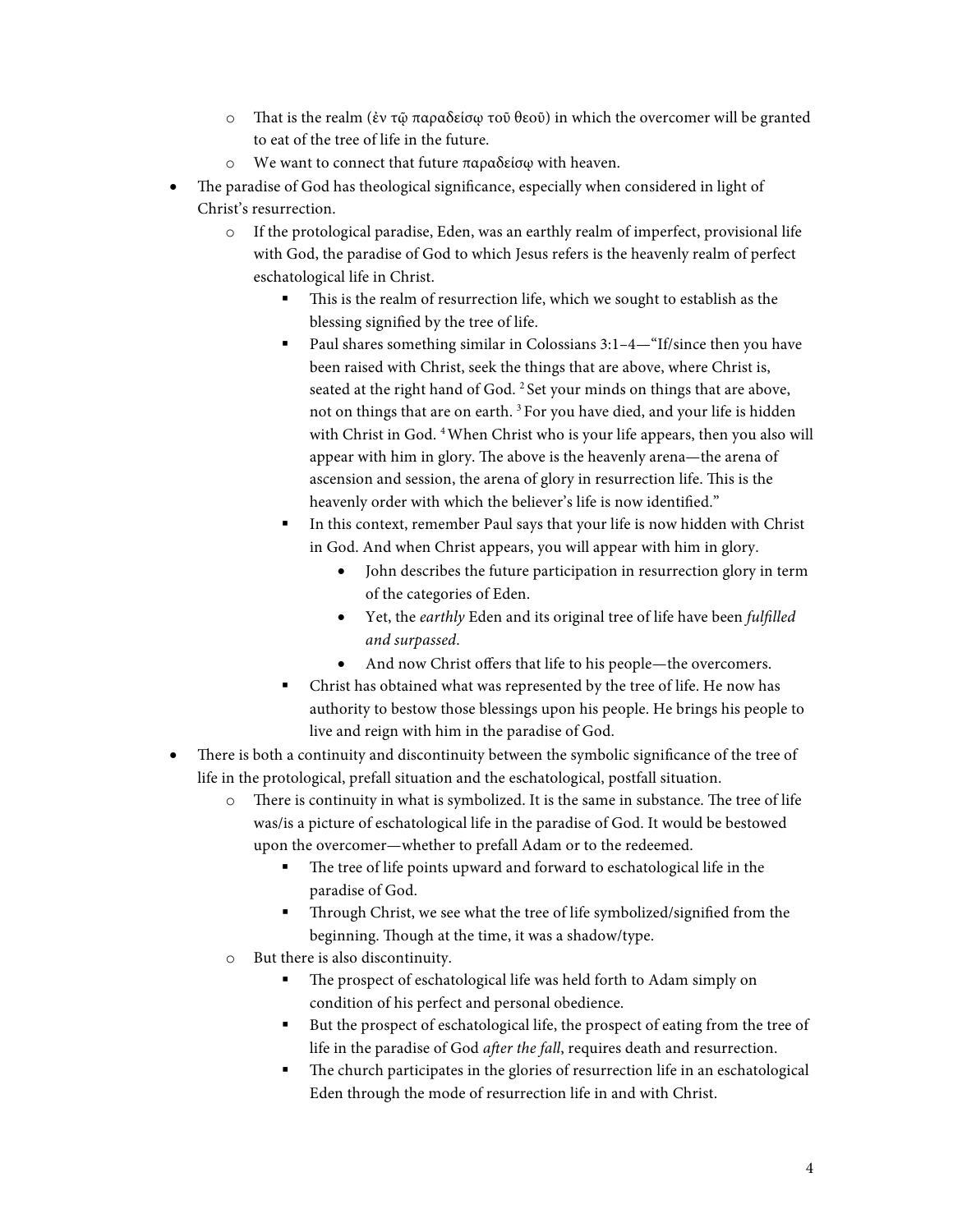## THE TREE OF LIFE AND THE NEW HEAVENS AND NEW EARTH

- Revelation 22:1–3 is another text that associates the tree of life with future heavenly glory.
	- $\circ$ <sup>1</sup> Then the angel showed me the river of the water of life, bright as crystal, flowing from the throne of God and of the Lamb (ἐκπορευόμενον ἐκ τοῦ θρόνου τοῦ θεοῦ καὶ τοῦ ἀρνίου) <sup>2</sup> through the middle of the street of the city (ἐν μέσῳ τῆς πλατείας αὐτῆς); also, on either side of the river (καὶ τοῦ ποταμοῦ ἐντεῦθεν καὶ ἐκεῖθεν), the tree of life (ξύλον ζωῆς) with its twelve kinds of fruit (ποιοῦν καρποὺς δώδεκα), yielding its fruit each month. The leaves of the tree were for the healing of the nations. 3 *No longer will there be anything accursed*, but the throne of God and of the Lamb will be in it, and his servants will worship him.
- To get a handle on this, we should notice some contextual observations from the previous chapter.
	- o Revelation 21 describes the appearance of the New Heavens and New Earth.
		- The context focuses on the fulfillment of redemptive history in eschatological glory.
		- Revelation 21:1— "Then I saw a new heaven and a new earth (οὐρανὸν καινὸν καὶ γῆν καινήν), for the first heaven (πρῶτος οὐρανὸς) and the first earth (πρώτη γῆ) had passed away (ἀπῆλθαν), and the sea was no more."
	- o Notice that there is a displacement and replacement motif present in John's theology.
		- There is a οὐρανὸν καινὸν καὶ γῆν καινήν
		- And this appears because the first heaven and earth passes away "ἀπῆλθαν," which is an aorist active indicative third person plural from ἀπέρχομαι.
		- Note also the connecting γὰρ, which indicates the reason for the emergence of the New Heavens and New Earth. The first heaven and earth pass away and emerging in its place is a New Heaven and Earth.
		- In summary, the πρῶτος gives way to the καινός.
		- o This is language that demonstrates the eschatological order both *fulfilling and surpassing* the protological order of creation.
			- Then, beginning in Revelation 21:10 we see the same eschatological reality described in the language of typology. "And he carried me away in the Spirit to a great, high mountain, and showed me the holy city Jerusalem coming down out of heaven from God."
			- In line with Hebrews 12:18-29, for example, the eschatological order is described in terms of the city metaphor.
		- This means, then, that the New Heavens and New Earth is also a New Jerusalem. Christ *fulfills and transcends* what was present in the protological order of creation as well as the typological order of redemption.
- Now, let us consider features of Revelation 22:1–5 that connect future, eschatological significance with the tree of life imagery.
	- o First, the reference to the throne of God clearly indicates that we are given a heavenly vision. John says that he is shown, "the river of the water of life, bright as crystal, flowing from the throne of God and of the Lamb (ἐκπορευόμενον ἐκ τοῦ θρόνου τοῦ θεοῦ καὶ τοῦ ἀρνίου)."